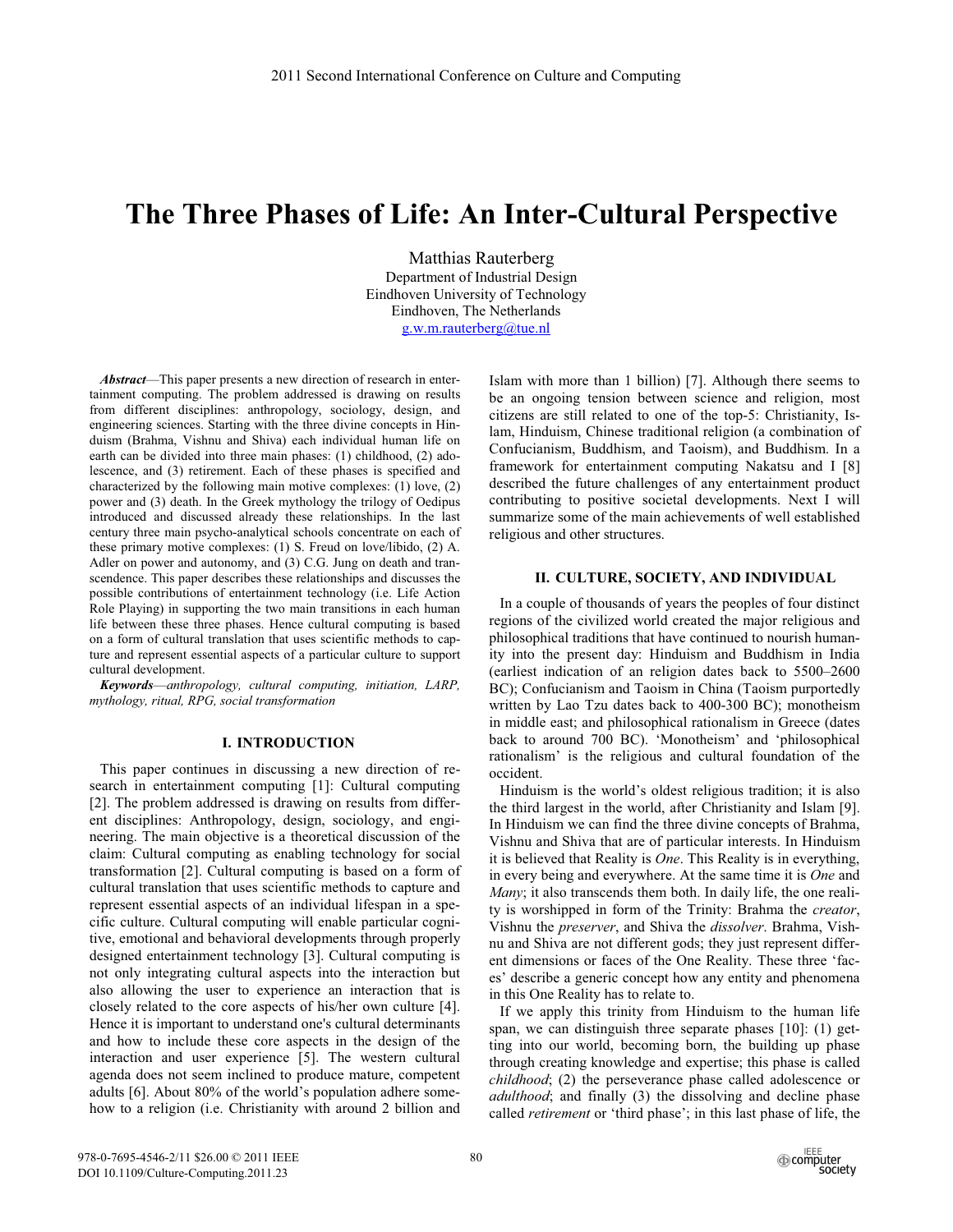person is in a retreat from worldly life until its ultimate transformation through death, hence leaving our world. According to Hinduism a 'good death' should be prepared for throughout life, and entered into consciously and willingly [11].

# **III. THREE MAIN CONCERNS IN EACH INDIVIDUAL LIFE**

A human brain can be described as a pleasure seeking system that has sophisticated circuitry to generate and appreciate pleasurable stimuli [12]. It does make sense seeking to establish what does trigger pleasurable stimuli. Beside cognitive processes the brain is also home to affective processes being the seat of our emotional experiences [13]. Current knowledge of functional neuro-anatomy of the brain indicate that sensory inputs and their assessment play a major triggering role in the emotions that we experience; see for example Nolte [14]. Furthermore, the assessment of sensory inputs is generally performed in line with personal concerns. These concerns can be individual, or universal, general or specific (i.e. comfort, well being, and social relations). My interest in these emotional concerns lies in those that are universal, I call them *major concerns*. I advocate that these major concerns are generally related to: (1) *love* (e.g. happiness, bonding, friendship, caring, and lust); (2) *power* (e.g. self-confidence, maturity, autonomy, responsibility, and preservation), and (3) *death*  (e.g. anxiety, fear, violence, destruction, and dissolution).

In phase-1 (OC-CA; see Figure 1) each human builds up his/her autonomy by gaining power over themselves and control over the environment. In phase-2 (CA-AR) the autonomy is coupled with maturity and responsibility for family members, society and environment through the power position, strategies and tactics learned. In phase-3 (AR-RO) a human loses control over him/her-self and is heading towards death.

Getting into our world by birth we call TRANS-OC. Between phase-1 and phase-2, (called TRANS-CA) and between phase-2 and phase-3 (called TRANS-AR) are two major transitions throughout any human life on earth [15]; of course there are also the ultimate 1st and 4th transition through *birth* (called TRANS-OC) and *death* (called TRANS-RO), but I will not discuss TRANS-OC and TRANS-RO in the context of this paper because they probably need the justification of an outerworld through an eternal divine concept [16].

What is noticeable is that our lives are rich with combinations of these major concerns: Love, power and death [17]. Certain combinations are not necessarily balanced between the three. In fact it seems that power is the most attractive concern with utilizing on death, and love the most desired means used to overcome selfish and egoistic power (Gandhi's doctrine of non-violent protest and civil disobedience to achieve societal transformation has been hugely influential worldwide [18]). Our trilogy of emotional concerns has been established by looking at several elements of human history, culture and religions e.g. remarkable events, lasting buildings and work of art that have a certain historical or cultural value. Indeed historical events are all reported within the perspective of one of the three concerns (e.g. king legends, wars and love stories). It is cross cultural and cross centuries (Mahabharata 5BC – 2AD, Shakespeare works such as Macbeth 1605-1606 AD, and Romeo and Juliet 1594-1595 AD). The three phases of life and the necessary transformation between those is also fully captured in the ancient occidental Oedipus Tragedy [19], first in 429 BC publicly performed in the polis of Athens to educate and prepare all citizens for their life [20].

The whole Oedipus tragedy is outlined in three separate books emphasizing different aspects of human life and fate [19]. The life of Oedipus is described in three parts



*Figure 1*—Diagram of the power/autonomy distribution throughout life in an idealized universal manner (primarily focused on industrialized countries); phase-1 [0-20 years] of increasing power and autonomy, phase-2 [20-65 years] of maximum power and autonomy, and phase-3 [65- 85 years] of decreasing power and autonomy. Mental, emotional and physical transitions are: **OC** from **O**uterworld into **C**hildhood (*birth*), **CA** from **C**hildhood into **A**dulthood, **AR** from **A**dulthood into **R**etirement, and **RO** from **R**etirement into **O**uterworld (*death*).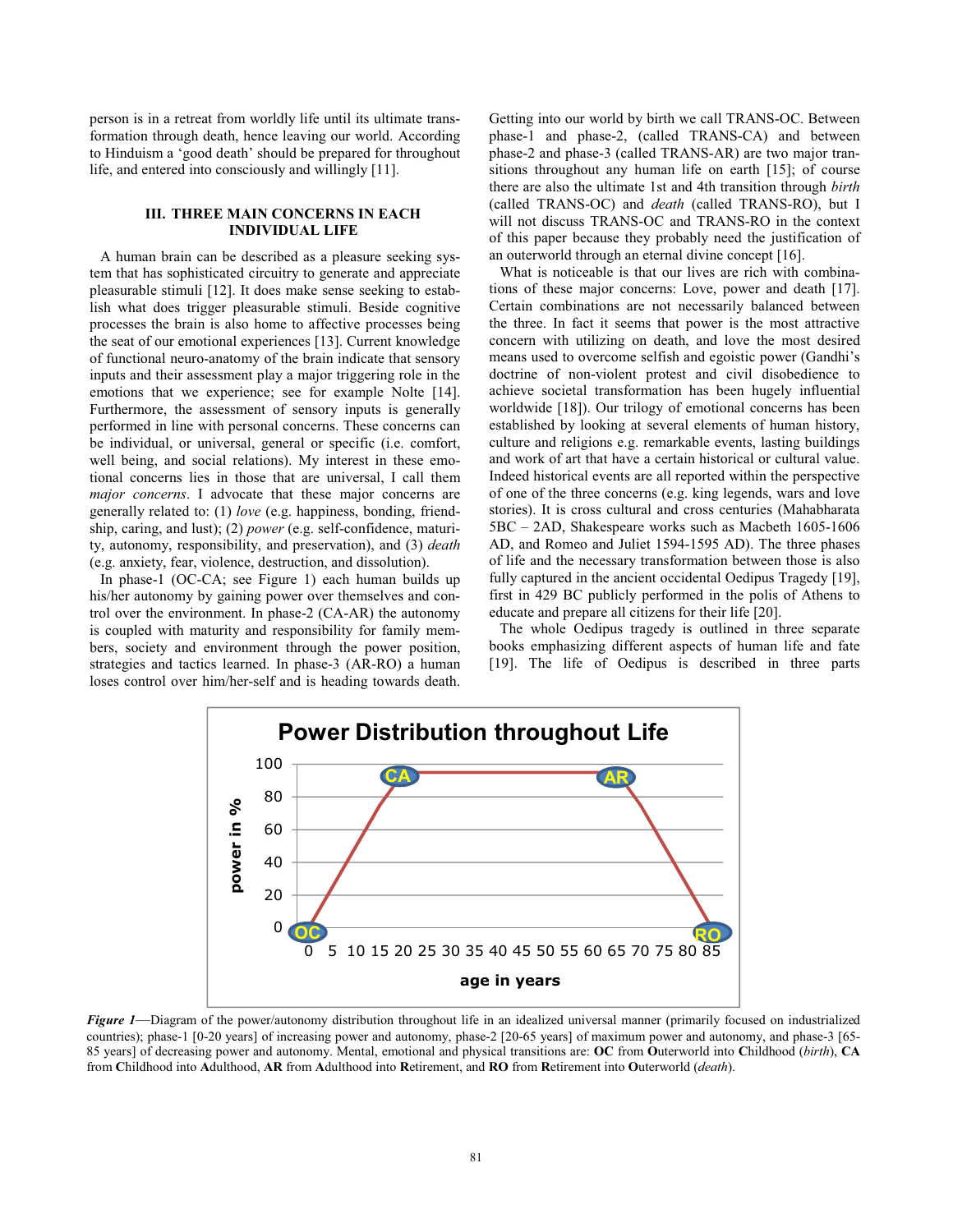(see Figure 2): Part-1 in which *Oedipus* as a baby was sentenced to death by his own parents *Laius* and *Jocasta* (king and queen of Thebes), survived through the mercy of the executioner, grew up at *Polybus'* neighboring kingdom, and become finally king of *Thebes* as the oracle *Creon* predicted already after his birth. Part-2 in which king *Oedipus* ruled *Thebes* and had four children with *Jocasta*: *Antigone* and *Ismene* (daughters) and *Eteocles* and *Polynices* (sons); when he was forced to find out that he had killed his father *Laius* and had married his mother *Jocasta*, he felt deeply ashamed. In the final part-3 *Oedipus* was so shocked about what he had done that he wanted to do penance by blinding himself and searching for a way into the *Hades<sup>1</sup>* to become dead. Both transitions from childhood the adolescence and from adolescence to retirement are inherently in a tragic manner unavoidable to Oedipus; this was and still is the main message to all citizens: Life contains and requires these two necessary transformations from one phase to the other! The final and most challenging third transformation is the death. As long as humans are mortal, any normative concepts prolonging life at any costs seems highly questionable. Instead of avoiding facing death, effective preparation for this ultimate transformation is preferable and therefore recommendable. Any culture and society neglecting this can be considered incomplete and inhumane [21, 22].



*Figure 2*—Picture-a shows how king Polybus rescues the child Oedipus (phase-1); picture-b shows how Oedipus became king and rules Thebes (phase-2); picture-c shows Ismene and Antigone accompanying the blind Oedipus on his way to the underworld (phase-3). [Pictures retrieved from internet]

Interestingly we can even find these three main concerns also reflected in the three main psychoanalytical schools of the 20th century: primacy of *Love* by S. Freud, primacy of *power* by A. Adler, and primacy of *death* by CG. Jung. Each of these schools claims their own importance and criticizes the shortcomings of the others. All together they can indeed capture and address the whole life span.

Around 500 BC a Greece theater represented a sacramental place, where the actors and audience joined together worshipping. A drama performed on stage was an offering to the gods, a ritual that might bring blessing to the citizens. In *Oedipus at Colonus* and *Antigone*, Sophocles refers to the particular ritual, the *Eleusian* mysteries, a rite that offered its initiates the assurance of eternal life by giving them confidence to face death and a promise of bliss in the dark domain of Hades whose rulers became his protectors and friends through initiation [23]. Such ritual with a main initiation included at least three important elements: (1) The things which were enacted; (2) the things which were shown; and (3) the words which were spoken. The two main transitions TRANS-CA and TRANS-AR have to be implemented in form of rituals as part of daily life of citizens. These rituals need also an adequate legal status authorized by society to avoid e.g. the age related inconsistencies with the Christian ritual of 'confirmation' [24]. TRANS-CA and TRANS-AR have to be timely synchronized with the working life phase. Modern societies, in particular in industrialized regions are wealthy enough to afford that children and retired ones do not have to contribute directly to the economical reproduction process. This was and still is not always the case [25].

# **IV. SOCIETAL TRANSFORMATION THROUGH RITUALS**

According to Alcorta and Sosi [26] there are four crossculturally recurrent features of all religions that they consider to be integral components of this complex: "Belief in supernatural agents and counterintuitive concepts; communal participation in costly ritual; separation of the sacred and the profane; and importance of adolescence as the life history phase most appropriate for the transmission of religious beliefs and values" [26, p. 325]. In the past and probably in the future as well, religion and the included rituals are central to the continuing evolution of social life [27]. Rappaport insists that religion can and must be reconciled with science by combining adaptive and cognitive approaches to the study of humankind. One of a religion's main components is the ritual, which constructs the conceptions to be religious and is therefore central in the making of societal transformations. Alcorta and Sosi [26] characterize rituals through (1) formality, (2) patterning, (3) sequencing, and (4) repetition; these are basic aspects of a religious ritual, and signals of condition, status, and intent constitute 'action releasers' embedded within that structure. In particular social signals of dominance and submission (i.e. bowing and prostration) are important components of religious rituals worldwide.

According to Boateng [28] is traditional [African] education there to be acquired and in addition –even more important– to be lived. Education will be acquired by the children through the maintenance of and participation in social, political and religious activities; established rituals guarantees and ensures effective communication between the different generations. "Intergenerational communication refers to the smooth transmission and continuous preservation of the values and traditions of a society from one generation to the other. Intergenerational communication ensures a peaceful transition from youth to adulthood, and creates an understanding between the generations of the proper roles of each in the society" [28, p. 322]. Boateng analyzed the role of traditional oral literature, secret societies, and other religious practices in upbringing and education. Oral literature encompasses fables and folktales (to convey moral lessons), legends and myths (to supply

<sup>&</sup>lt;sup>1</sup> *Definition*: In Greece mythology the underworld is abode of the souls of the dead.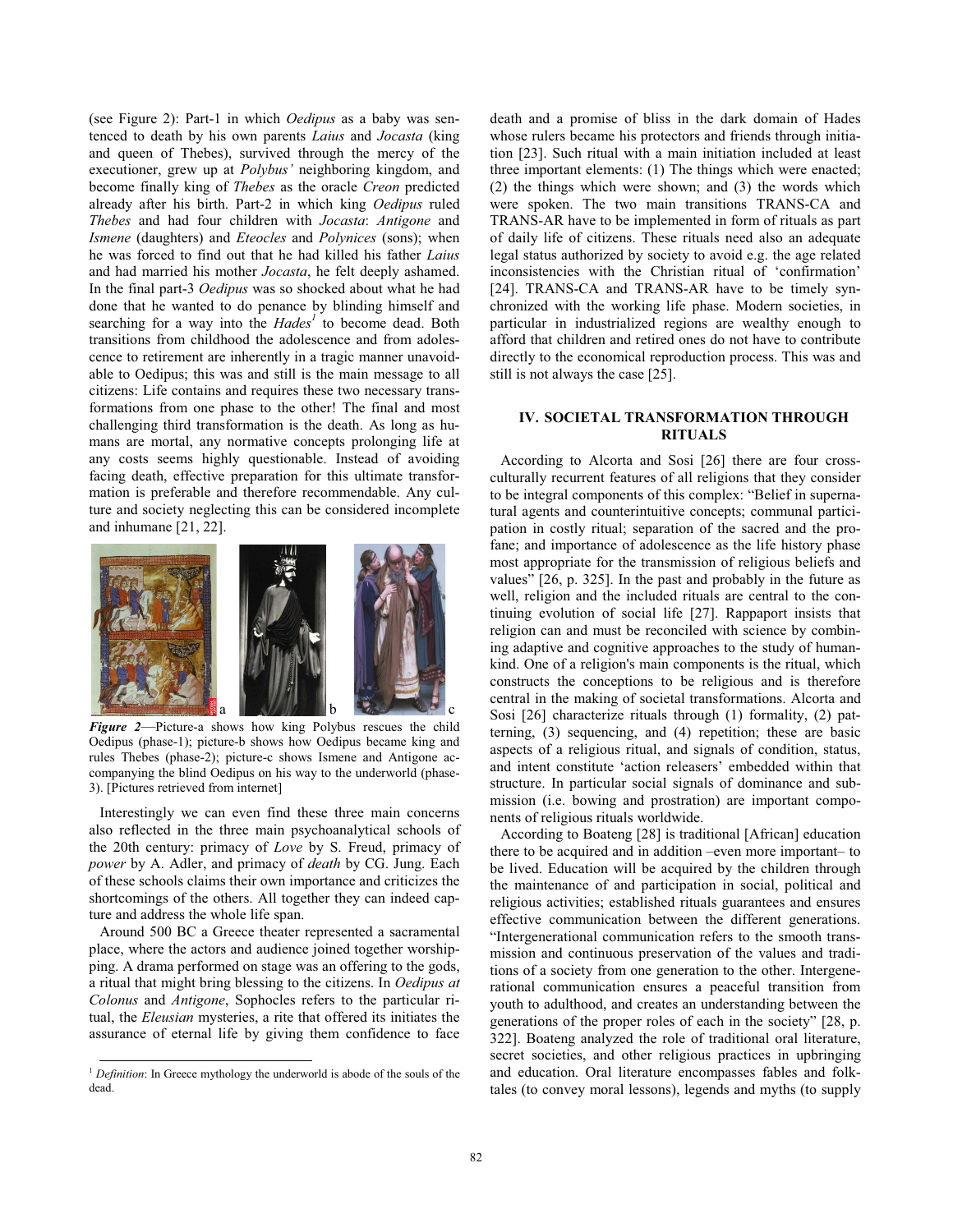accounts of the groups origin, related precedents to actual beliefs, actions, and codes of behavior), and proverbs (to be used as validations for traditional procedures and beliefs).

The secret societies are formally responsible of overseeing the initiation ceremonies of boys and girls to become adults. In western cultures the "transition from youth to adulthood, with its sexual ripening, is accompanied with prolonged conflicts marked by varying degrees of frustration, guilt, and at times a total break in intergenerational communications. In traditional African societies, secret societies or initiation ceremonies helped the African youth to avoid this break in communication and all the attending negative reactions" [28, p. 332]. The 'secret' education of boys included complicated sacred myths, secret languages, ritual dances, religion, and magic. Boys were also trained to work collectively, giving a hand where needed. Girls went through a comparable education of initiation too.

Through the enlightenment period in the West most of these aspects and ingredients seem not at all or at least hardly applicable in Western cultures although any healthy society seems to have a fundamental need for intergenerational communication supported by rituals [27]. The disappearance of rituals in the West seems to be influenced amongst others by urbanization [29], and urbanization has a negative effect on the mental health of citizens [30]. Busselle, Ryabovolova and Wilson [31] argues that content (i.e. norms, values, beliefs) with the potential to transport culture is very important to cultivation effects, in particular when the citizen is actively involved in the acquisition of the cultural content [see also 32]. In this respect it is very striking to see that Western societies on one hand are striving for a peaceful society and on the other hand providing such an enormous amount of *violent* content in mass media, games and other culture technology [33]. Now I will discuss the expressive possibilities provided by emerging technology and upcoming design frameworks for entertainment.

# **V. SOCIETAL TRANSFORMATION THROUGH ENTERTAINMENT TECHNOLOGY**

In the game design community it seems to be an ongoing struggle how to utilize and draw on concepts like non-linear narratives, interactive cinema and/or storytelling, ludology, etc. [34]. For example, the ability to design our own 'skins' encourages us to create characters who are emotionally significant to us, to rehearse our own relationships with friends, family, or colleagues or to map characters from other imagination spaces like fantasy worlds onto The Sims world (© Maxis. Electronic Arts). In this respect we can even learn basic social aspects in playing games like Sims.

Some years earlier Nakatsu [35] envisioned already a new type of entertainment technology by merging the appropriate parts from games, TV, poems, novels, and movies into a new type of media. Later Nakatsu and I presented a framework for interactive entertainment based on the two dimensions: (1) *presence* [categorized in physical, integrated, and mental]; and (2) *experience* [from passive to active] [8]. How to apply virtual reality technology for desiging a cultural computing application is described elswhere [36]. Following this direction we go beyond traditional game design. To become successful we have to care very much about details from the original content (ritual, folk tale, narrative, story line, etc.) and finding the most appropriate interactive form [4].

Extending the traditional game design approach Salem [37] proposed a new concept: *Kansei<sup>2</sup> games* [see also 38]. A Kansei game cannot be a traditional game with clear objectives such as goals to reach or races to win [39]. A new type of game mechanics translates Kansei values into game rules, play narratives and players experience. To exemplify Salem refers to known stories of Asian culture such as the Zen based Ox Herding pictures helping to explain how to reach *Satori*<sup>3</sup>. He also recommends investigating the selection of media and modalities to deliver an enriching user experience; these are: text, discourse, sound for explicit media; voice tone, appearance, distance for implicit media; body language, eye gaze, cultural references, pronunciation and wording of sentences. The amount of user's immersion is influenced by several factors: the amount of sensory involvement [40], the richness of the narrative [41], amount of engagement through action [42], and perceived realism of the situation engaged [31].

The Live Action Role-Playing Games (LARP) are the most suited concepts to design entertainment technology for rituals in which a Game Master (GM) supervises the scene of players [43]. LARP is based on the basic concepts of Role Playing Games (RPG) [44]. The following characteristics of RPGs cover the most significant features:

"The core of the game is role playing guided by rules. Each player takes control of one or more (although typically only one) character. A character is a fictional figure that the player tries to act (as role play).

The player will usually have full control of decision making at the character level. There is no author-audience relationship: Each player has a hand in developing a personal, perceived story.

The game is usually set in a fictional reality, which is communicated via the fictional contract. The contract is the shared understanding among the game participants of the game setting/world.

With very few exceptions, the games are supervised or guided by a GM, who assumes a variety of responsibilities depending on game type and style of play, notably, (a) facilitation of game flow, (b) environmental content, (c) administration of rules, and (d) engagement/entertainment. Some forms of LARP place very little emphasis on the GMs as guides and controllers of the games, and in these cases, GMs are delegated a role more akin to a player with some extra management functions.

At least two participants are required. In general, noting the above exception, these will be a player and a GM. Typically these roles are fixed, although in some games, the roles

 <sup>2</sup> *Definition*: Kansei design covers all functions related to emotions, sensitivity, feelings, experience, and intuition.

<sup>&</sup>lt;sup>3</sup> *Definition*: A spiritual awakening sought in Zen Buddhism, often coming suddenly.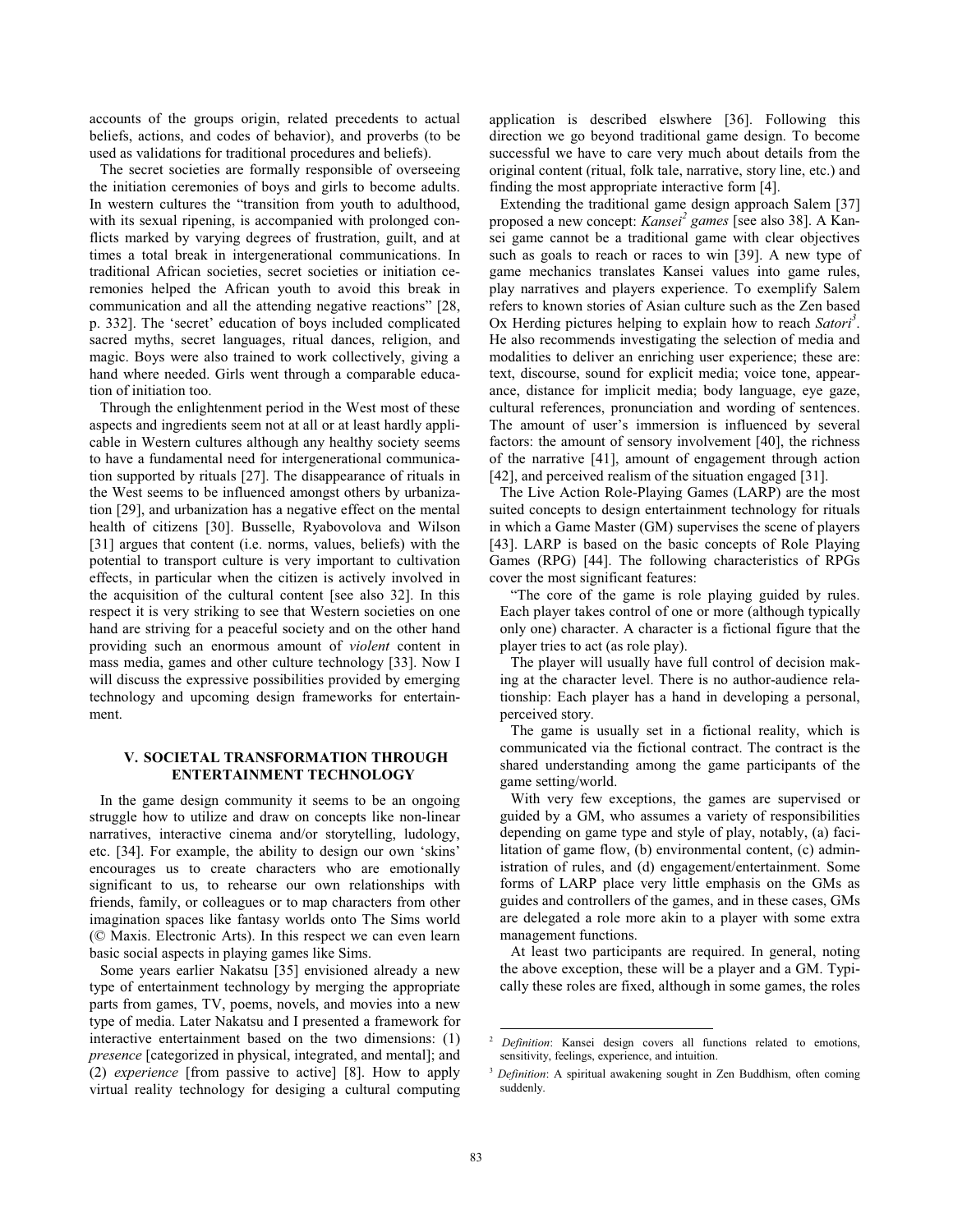are interchangeable. The players and GMs together are the participants of the game" [43, pp. 254-255].

A LARP is a very special kind of player experience in real world that requires a lot of effort to prepare and be executed properly. Based on my introduction of rituals for societal transformations a LARP can frame the experience in such a way that it is not only about having fun together but also having a profound symbolic message beyond violent behavior. The design of the player characters should be central and the starting point "by building up several frames from the basic character frame over the social frames to the cultural game world frame" [45, p. 90]. A LARP has all required ingredients and is played in real world and therefore highly realistic  $$ such as rituals, hence maximizing player's experience to achieve a deep emotional long lasting effect. However all realized LARP narratives are taken from the Middle Ages, therefore I propose to transfer them into the future by taking prototypical narratives from the present, giving LARP a new and modern look and feel. Now I will present the big picture by sketching the basic design ideas of rituals mapped onto LARP structures and adding missing aspects if required. The fundamental difference to existing LARPs will be that this new type of LARP is part of the real social life in a large scale and not next to it as an entertainment niche.

**TRANS-CA**: This transition does not necessarily belong to a religious system although it might be helpful (could be an option, like marriages today in Asia). The GM has to come from the adults (but not from retired ones), specialized on this particular rite to initiate children to become adults. Although the participation is entirely voluntarily, the 'contract' will be authorized by society and has therefore a kind of obligation to both: the initiates and all adolescents of this particular society. The children have to provide sufficient evidence for the required intensive training beforehand (i.e. formal and informal education, social skills, etc.). Through this initiation the 'child' gets full legal and social responsibility [46]. This rite can take up to one day and involves a limited number of specialized characters (e.g. the audience is part of this). The action structure can be the demonstrations of the initiate's attitudes, skills and ethics to perform well as adolescent. It will be experienced by the initiates as a mental and emotional 'caterpillar-butterfly' effect [47]. "At once, the ritual establishes a symbolic perspective that refers to what the initiate is now (i.e., what status he occupies and what this implies about his personal character), what he shortly will become, and what he must not become" [46, p. 1118]. Through this ritual the initiates should become legally and financially independent from their parents. The public audience either physical present or connected via internet can support but also challenge and test each initiate. TV shows of the 'Big Brother' kind contains already elements of these ideas [48]. All in all it has to be clear to each initiate that society takes the outcome of this ritual seriously, but in a playful manner (like a 'serious game').

**TRANS-AR**: Most aspects can be transferred from TANS-CA. The important differences are: GM comes from the retirement phase. After publicly presenting and celebrating the achievements from phase-2 ('working life'), the main objectives of phase-3 are put forward: preparing for death by adapting to get detached from reality (e.g. an inheritance schema will be contractually fixed), and learning how to say good bye and give up power and control. A new type of elderly homes could be set-up to run this ritual for the new inhabitants.

Of course these rough design ideas for TRANS-CA and TRANS-AR have to be worked out in much more detail. I also assume that the cultural embedding by referring to existing proverbs, etc. is sufficiently given. I envision that both designs could be implemented in theme park like organizations running big events as initiation rituals authorized by society, interconnected and broadcasted widely.

# **VI. MECHANISM FOR DISSEMINATING SOCIETAL CHANGES CROSS GENERATIONS**

If we acknowledge that people's individual norms may deviate from an established collective norm, than we should identify a way to address these relationships [49]. Culture can only exist on the collective level, beyond the individual. The cultural determinates are mainly unconscious [50]: Culture is always ambient to individuals as carrier of cultural knowledge and collective as a synchronisation mechanism for the behaviour of these individuals [51]. The following metaphor helps to describe this double nature of culture: 'the drop is in the ocean, but the ocean is in the drop as well'. Jung [52] has seen this with remarkable clarity and provides a framework to describe the knowledge structure of the collective unconsciousness. But what might this 'collective unconscious' be?

*Acknowledgments*—I am very grateful to several people which have strongly influenced my way of thinking in this line of research throughout the past: Thea Bachmann, Ben Salem, Ryohei Nakatsu, Naoko Tosa, Hans Streng through his talk at TEDxBRAINPORT, May 13, 2011 at the Hightech Campus, Eindhoven, The Netherlands, and more recently Martien Vissers.

### **VII. REFERENCES**

- 1. Salem, B., M. Rauterberg, and R. Nakatsu, *Kansei mediated entertainment*, in *Entertainment Computing - ICEC 2006*, R. Harper, M. Rauterberg, and M. Combetto, Editors. 2006, Springer Berlin / Heidelberg. p. 103-116.
- 2. Tosa, N., S. Matsuoka, and H. Thomas, *Inter-culture computing: ZENetic computer*, in *ACM SIGGRAPH 2004 Emerging technologies*, H. Elliott-Famularo, Editor. 2004, ACM: Los Angeles. p. 11-11.
- 3. Tosa, N., *Expression of emotion, unconsciousness with art and technology*, in *Affective minds*, G. Hatano, N. Okada, and H. Tanabe, Editors. 2000, Elsevier: Amsterdam New York. p. 183- 205.
- 4. Hu, J. and C. Bartneck, *Culture matters: A study on presence in an interactive movie.* Cyberpsychology and Behavior, 2008. **11**(5): p. 529-536.
- 5. Tosa, N., *Unconscious flow.* Leonardo, 2000. **33**(5): p. 442-442.
	- 6. Scott, D.G., *Rites of passage in adoloescent development: A reappreciation.* Child & Youth Care Forum, 1998. **27**(5): p. 317- 335.
- 7. Adherents. *Major religions of the world ranked by number of adherents*. 2007 [cited 2011 June 1]; Available from: http://www.adherents.com/Religions\_By\_Adherents.html.